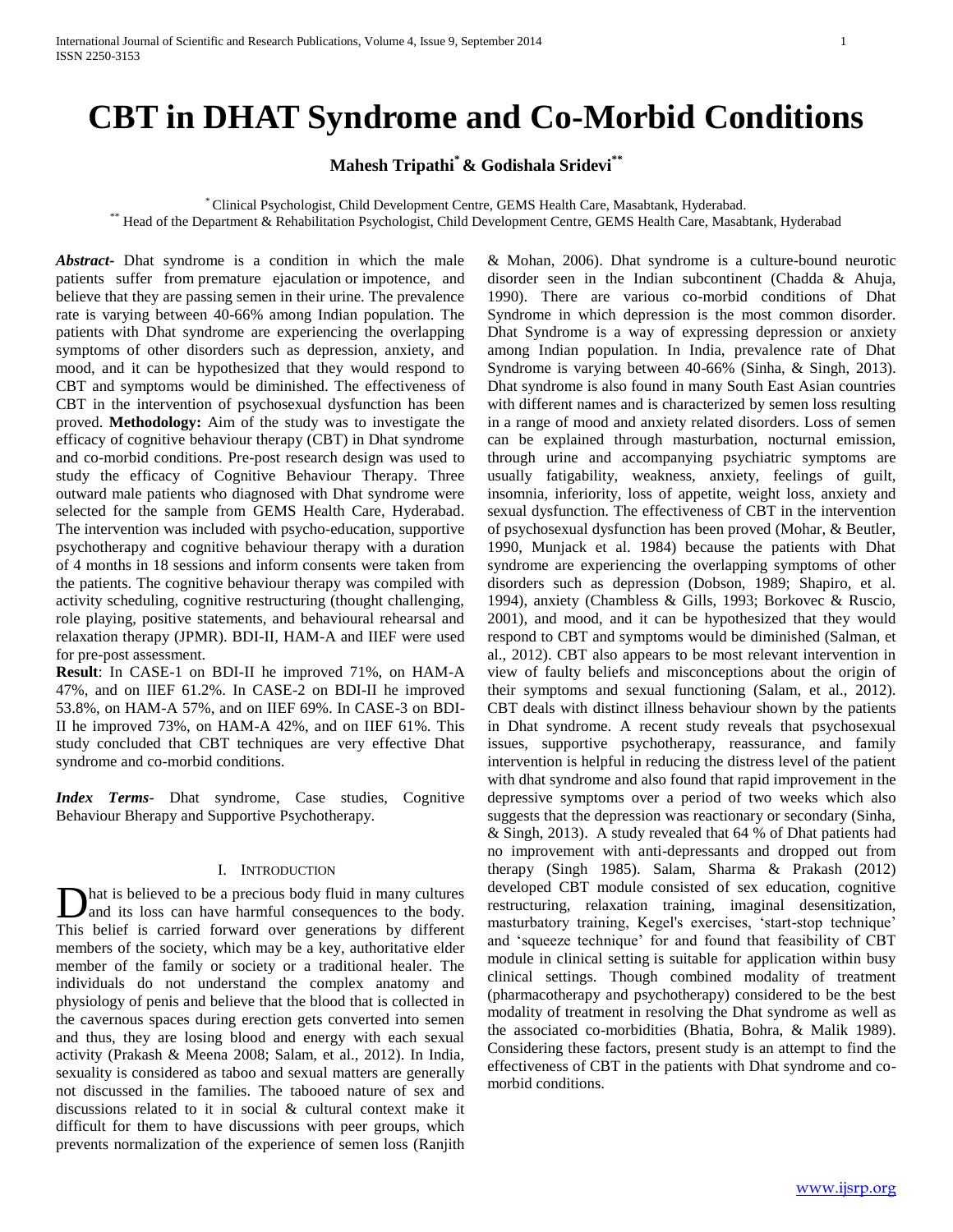# II. METHODOLOGY

 Aim of the study was to investigate the efficacy of cognitive behaviour therapy (CBT) in Dhat syndrome and co-morbid conditions. A case study method was used to for the present study. The sample consisted of three male patients from GEMS, Hyderabad, Telangana, who were diagnosed as Dhat syndrome (WHO, 1993) with co-morbid conditions. All of the three consented patients were single and were in the age range of 20 to 25years. Two of the patients had consulted faith healers before consulting GEMS Health Care. Pre-post research design was used to study the efficacy of Cognitive Behaviour Therapy. Three patients were assessed using Beck Depression Inventory (BDI-II) developed by Beck in 1990; Hamilton Rating Scale for Anxiety (HAM-A) developed by Hamilton 1959 and International index of erectile function (IIEF) developed by Rosen et al in 1997 and also by clinical interview and observation. BDI-II, HAM-A and IIEF were used for pre-post assessment of intervention. Informed consents were taken from the patients'. The patients were undergone for therapies such as psycho-education, supportive psychotherapy and cognitive behaviour therapy for 4 months in 18 sessions at GEMS Health Care, Hyderabad. The cognitive behaviour therapy was compiled with activity scheduling, cognitive restructuring (thought challenging, role playing, positive statements, and behavioural rehearsal and relaxation therapy (JPMR).

# **CASE NO-1**

 Mr. "V" a 21 yr old male brought by his mother with the complaints of decreased sleep and appetite, weakness/lack of energy, loss of interest in pleasurable activities, decreased self confidence, disturbed activity of daily living, hopelessness, worthlessness, crying spell/death wishes since 4 years. Onset was insidious, course was continuous and progress was deteriorating. Mr. "V" was a Muslim, Male, educated up to  $5<sup>th</sup>$  standard, working as a knitting worker, belonged to the low SES, and resided at urban Hyderabad.

 In brief history, Mr. "V" started masturbating from the age of 13 years, due to curiosity and initially he was practiced once in a week. At the age of 14 years he watched a porn movie with his colleague and he enjoyed the movie. Gradually his interest towards watching such kind of movies was increased and the act of masturbation was also increased up to 6 to 10 times in a weak. During the age of 15yeras he heard that masturbation is injuries to health and is prohibited in Islam. He scared and started trying to control the masturbatory activity, but he used to fail to control himself; due to this failure he started feeling guilty about his interest in watching porn movies and masturbatory activities but still he was fine till the age of 17yrs. Subsequently he started believing that his physical strength and appearance was deteriorating due to these activities which also increased his guiltiness. Finally he used to believe that all his conditions were due to his masturbatory activity and he had no control over that and even he did not want to marry as he started to believe that he had no capacity to make a sexual relationship. In medical history, he visited many traditional faith-healers (hakim) and hospitals and also took medicine for the same, but no improvement was found and he had no record of medicines and any prescriptions. In family history, Mr. "V" belonged to a nuclear family and he was fourth child among seven siblings. His father's attitude

toward him was critical and he was more attached with his mother. Interpersonal relationship between family members are cordial, and attitude towards his illness was supportive except his father.

 Mr. "V" was born with a full-term normal delivery at home and no prenatal, natal and postnatal complications were reported by mother. His developmental milestones were reported to be normal. Mr. "V" started his schooling at Etha district (U.P) from the age of 6 years and used to perform average in studies till  $5<sup>th</sup>$ class. At the age of 13year he started learning "zarikam" with one of his friend and after three years he was working independently. He used to maintain healthy relationship with his co-workers and supervisor. Mr. "V" was premorbidly responsible and an active person; but sensitive towards criticism and used to be anxious in a stressful situations. He was religious and has good moral standards and he never been interested towards any type of substance abuse and also never had been any conflict with siblings or peers. On MSE he was looking older than his age, appears short, lean and thin, sitting in a reclined manner, maintained eye to eye contact partially, whenever enquired about his personal matters, he used to keep his hands on mouth, speech tone and intensity was low and productivity was decreased. He had below average cognitive and intellectual functioning, preoccupation with sex, ideas of hopelessness, guilt and suicidal ideation were found in content of thought, mood was irritable and affect was anxious, judgement was poor and had grade-II level of insight.

 Mr. "V" was assessed using Beck Depression Inventory (BDI-II) developed by Beck, 1990; Hamilton Rating Scale for Anxiety (HAM-A) developed by Hamilton, 1959; International index of erectile function (IIEF) developed by Rosen et al in 1997; Thematic Apprehension Test (TAT) developed by Bellak 1993; Millon Clinical Multiaxial Inventory (MCMI-III) developed by Millon et al., 1994. In test findings, he scored 31 on BDI which indicated presence of severe level of depression; score on HAM-A 15 indicated present level of anxiety was not at clinical level; scored 31 on IIEF indicated moderate level of erectile dysfunction. TAT results showed that he had predominant need for sex, aggression, dominance and affection, major presses as sexual desire, lust and love. He had main conflict with need for sex and inferiority and to overcome from this conflict he used to utilize wishful thinking. On MCMI-III the results showed that it was a valid profile and his approach toward testing was frank and self revealing. He comes under Depressive, schizoid and avoidant Clinical personality trend means he had worthless self image, and characteristically warm, tender and non competitive, timidly avoids social tension and interpersonal conflicts. On severe personality pattern he comes under schizotypal and borderline group which indicated, he have estranged self-image and tendency toward himself as forlorn with repetitive thoughts of life's emptiness and meaninglessness. On clinical syndrome scale, elevated score was found on anxiety scale which indicated, patient might be having estranged selfimage and tendency toward himself as forlorn with repetitive thoughts of life's emptiness and meaninglessness. On clinical syndrome scale, elevated score was found on anxiety scale and severe clinical syndrome scale, elevated score were found on Major depression and Thought Disorder, which indicated that he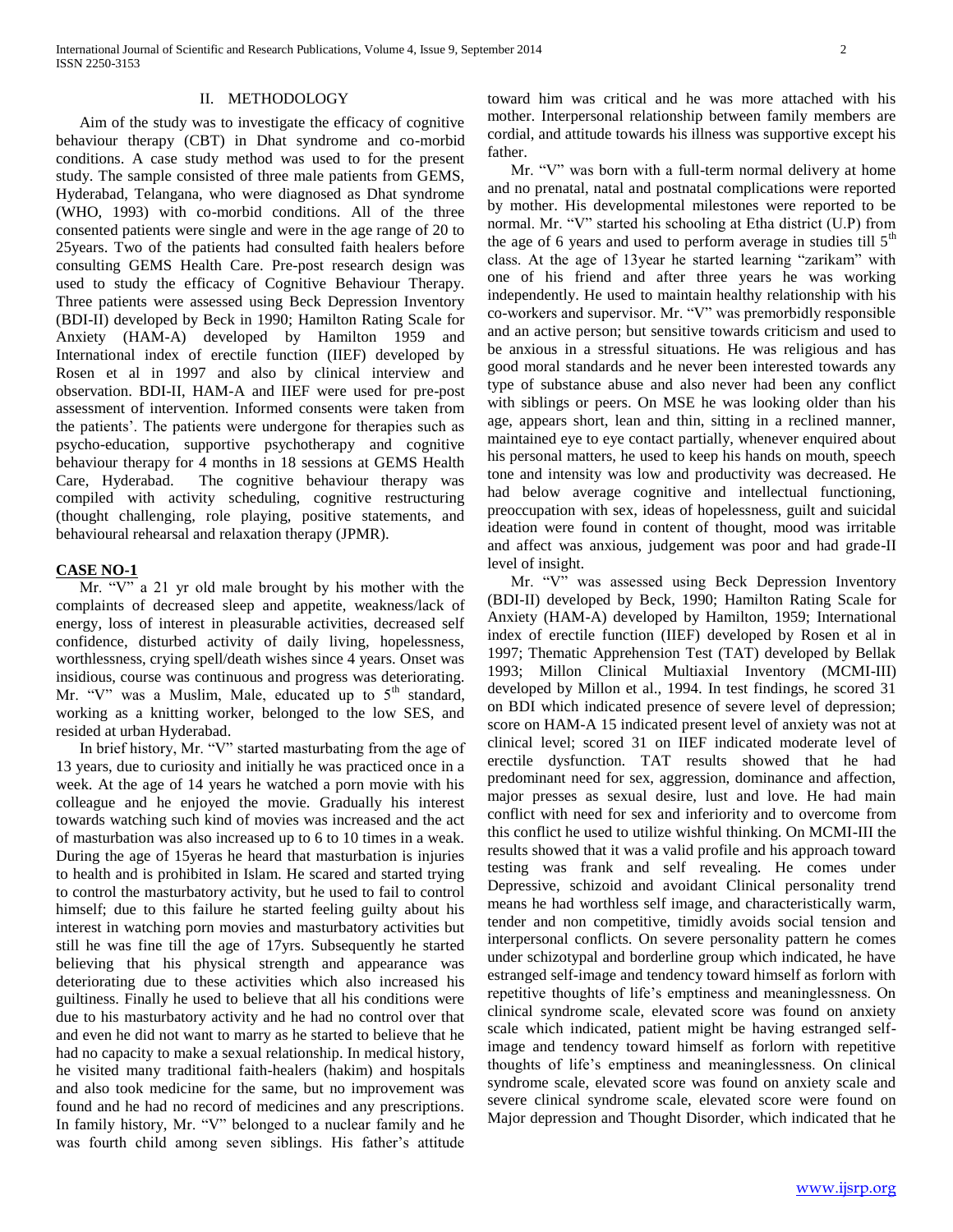have major depression. *Mr. "V" diagnosed as* "Severe Depression with Dhat syndrome"

# **CASE NO -2**

 Mr. "R" a 25 yr old male came with the complaints of repetitive thoughts related to sex, palpitation, nocturnal emission, masturbation, disturbed sleep, frequent headaches, increased irritability and difficulty in concentrating at work which are increased since last 6 months. Eventually the repetitive thoughts started interfering in his social and occupational functioning. Total duration of illness was 5 yrs, onset was insidious, course continuous and progress was deteriorating. Mr. "R" was a single, Hindu, male, educated up to post graduation, working as a private tutor, belonged to middle socioeconomic background came to GEMS Health Care at Hyderabad. In brief history, at the age of 20years, Mr. "R" was noticed nocturnal emission with the frequency of once in a weak and gradually it increased. He used to feel shame as the family members were also noticed it and he was suggested for masturbation for the same by his close friend. He was aware of that these practices are not good for health but could not be controlled by himself and he used to masturbate 2-3 times in a day and he maintained well till the age of 23 years. After that he noticed that semen was discharging during urination and he had pain whenever he masturbated and due to this he stopped these practices but he had a feeling of loss of energy and strength in his body. Meanwhile, he had two failed attempts of sexual intercourse with his girlfriend and he became socially isolated and preoccupied with worry for his condition. Thereafter his erection was decreased even for his imaginative thinking of sexual content and due this he started getting palpitation and other bodily sensations which lead him to thought of dying. He has a family history of bipolar mood disorder. Mr. "R" belonged to a joint family which consisted of grandmother, mother- father, elder brother's family, and his twin brothers. His father was retired as a teacher and after that he started running his own tuition classes. His mother was educated up to  $7<sup>th</sup>$  standard and was a house wife and his elder sister got married and living with her family. Elder brother educated up to  $10<sup>th</sup>$  standard and was married. He had a monozygotic twin younger brother who is doing Hotel Management with part time job. Mr. "R" reported that his parents are very supportive and he was attached to his mother. He was an obedient and disciplined child to his family and he did not have any conflict with his family members. F/H/S/O mental illness was present in his elder sister.

 Birth and developmental history was not elicited due to unavailable of the informants. He was being interested in academics since his childhood and an average student in the class. After his post graduation he started to work as a part time for his further studies. He completed his B.Ed. (Bachelor of Education) and was trying for Teacher Eligibility Test.

 Premorbily he was quiet, ambitious, obedient and disciplined since his childhood. He was enthusiastic and optimistic and he wanted to become a good teacher. He used to respect others and had a healthy family and social relationships. His attitude to self and others was positive and had good moral values. He did not have any specific interests or hobbies and had few friends. On MSE, he was appeared older than his age, has lean and thin body built, eye to eye contact was partially maintained, rapport was easily established easily, speech was spontaneous with increased speed and productivity. Non-adaptive movements like blinking and twitching of the shoulders were observed in psycho motor activities. He has average cognitive and intellectual functioning, mood was "anxious" and affect was congruent, circumstantialities in stream of thought, feelings of guilt, inferiority and ruminations related to past experiences in content of thought. His judgement was intact and insight was in at intellectual level.

 Mr. "R" was assessed using Brief Psychiatric Rating Scale (BPRS) developed by Overall & Gorham 1962, Ventura, et al., 1993; Human Figure Drawing Test (HFDT) developed by Mitchel, Richard, & Roland; 1993; Neo- Five factor inventory (NEO-FFI) developed by Costa, & McCrae, 1991; Sentence Completion Test (SCT) developed by Sack & Levy 1950, and Thematic Apperception Test (TAT). In test findings, on BPRS he scored high on anxiety, depression, guilt and hostility and distractibility. HFDT findings indicated the absence of cognitive impairment and organicity but qualitative finding suggested presence of anxiety, uncertainity, insecurity and timidity. Profile figure of the drawing suggested aggressive tendencies, evasiveness, paranoia, oppositional tendencies and intelligence in the patient. On NEO—FFI suggested he was very warm and affectionate towards others, enjoys large and noisy crowds or parties also seen as being forceful and dominant, preferring to be a group leader rather than a follower and has high level of energy. However, low scores on openness, tends to be conventional in behaviour, conservative in outlook and his emotional responses are somewhat muted. Low scores on agreeableness scale suggested he might be having narcissistic, antisocial, and paranoid personality traits. Low scores on conscientiousness scale indicated that he was not applying his moral values on self and tends to be hedonistic, as more interested in sex related matters. On SCT he obtained high scores in the area of self- concept, which suggested feeling of guilt and inferiority. The TAT stories revealed the predominant needs of love, affection, sex and acceptance. The feelings and emotions reflected in the story are love, guilt, hostility and sadness and as a result of ongoing stress, the patient was showing significant conflict with opposite sex individuals and to cope with these conflicts, he was using intellectualization, rationalization and fantasy. The Rorschach Inkblot Test revealed that the patient had significant coping deficits which might resulted in poor interpersonal relationship, thinking by inducing distortions to reality and decision making capacity but there may be an underlying need for social attachment. His personality type was ambient and his self image was negative. His emotional display was inconsistent, sometimes well controlled on the other hand impulsive. He had a chronic vulnerability to become disorganized under stress and the failures might induce depressive feelings and no findings related to impair reality testing were found. Mr. "R" was diagnosed "Anxiety with Dhat syndrome".

# **CASE NO – 3**

 Mr. "S" a 20 year old male came with the complaints of loss of energy, fatigability, poor self confidence and self esteem, suicidal ideation, disturb sleep since 2 years. Onset was insidious, course was continuous and progress was deteriorating. Mr. "S" was single, Muslim, was pursuing graduation, belonged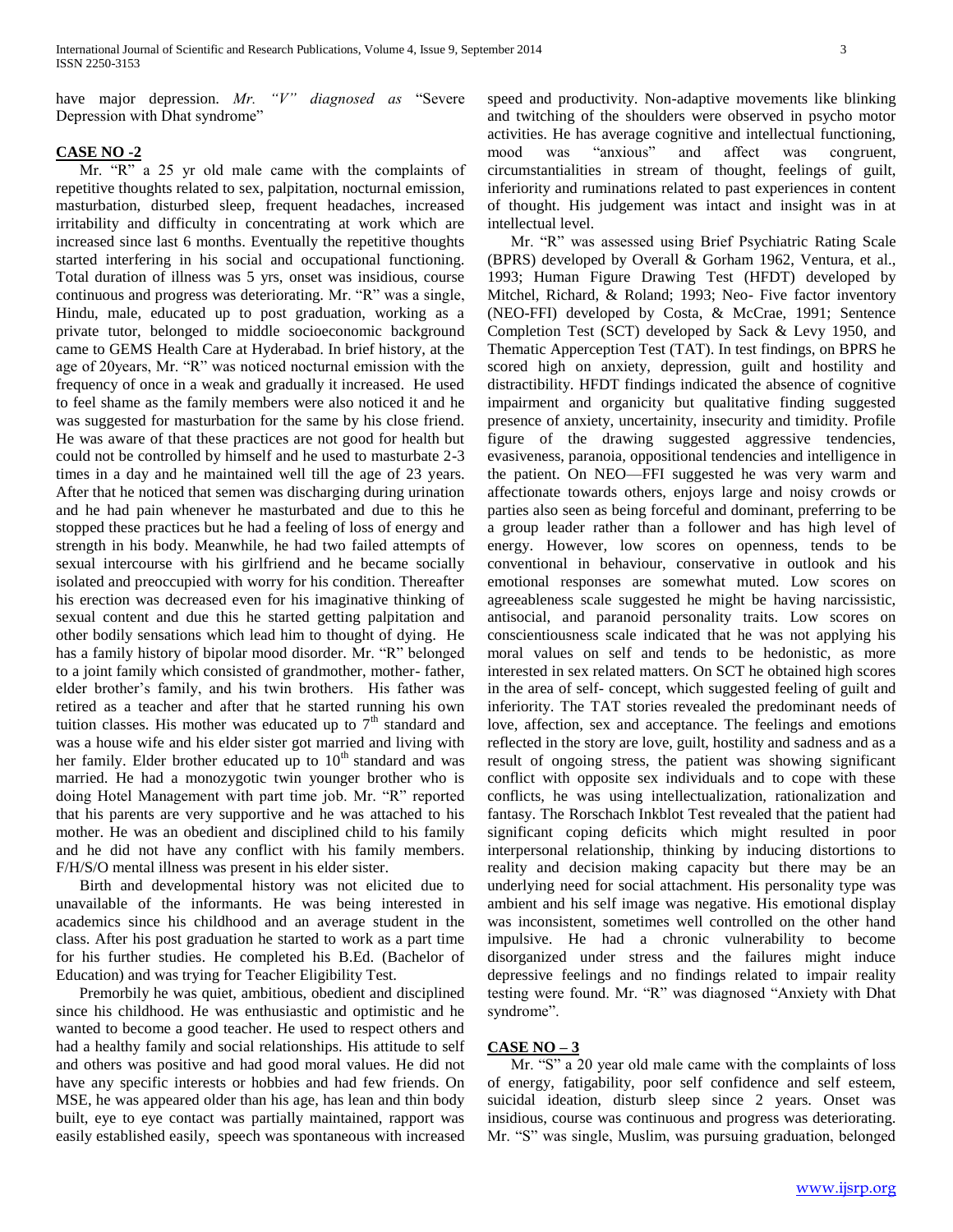to middle SES of urban area came to GEMS Health Care at Hyderabad. In brief history, he was fine till the age of 17 years and he never used to masturbate as he strongly believed that masturbation spoils the person sexual life and also reduce the physical appearance. At the age of 18yrs once he saw a porn movie on a mobile and had nocturnal emission and it was gradually increased to three to four times in a week which made him to feel shame about it guilty about his behaviour. Since the age of 19yrs he started noticing that semen was discharging during urination and due to this started to believe that his physical strength was reducing. He consulted a faith healer and started taking Ayurvedic medicine for the same. As a result of this semen discharge was reduced but his feeling of helpless, hopelessness and worthlessness was increased significantly.

 In family history, he is the younger child to his family and he has one elder brother and two elder sisters and all are married and settled. His father and brother both run their own business and mother was a house wife. He was more attached with brother and depended on brother for his all needs and demands. His father's attitude toward him was critical and other family members were supportive towards him and had sympathy for his physical condition. Birth and developmental history was not elicited due to unavailability of informants. He gained admission in school at the age of 5 years and he was average student in his class since his childhood. He used to participate in extracurricular activities. In premorbidly, Mr. "S" was well adjusted in premorbidly as he had good friend circle and he maintained healthy relationship with friends and peer group. He was a responsible and sensible person for his family and had good moral values. On MSE he was well kempt & tidy, dishevelled, wearing dull colour T- shirt and jeans, has lean and thin body built, looking older than his age, eye to eye contact was maintained partially, rapport was easily established easily, and psychomotor activity was decreased. In speech tone and intensity was low, productivity was decreased, coherent and answered when asked question. Orientation and memory was intact, abstract thinking was at functional level and has average level of intellectual functioning. No abnormalities were elicited in stream, form and possession of thought. Feeling of inferiority, guilt, helplessness and hopelessness was found in content of thought and mood was depressed and congruent. No perceptual disturbances were elicited. Judgement was intact and insight was at grade-V.

 Mr. "S" was assessed using Eysenck's Digit Span Series Test (EDSST) developed by Wechsler, 1955; Thematic Apperception Test (TAT); and MCMI-III. In test findings, on EDSST his obtained score was 5 in digit forward and 4 in digit backward which indicated that his attention was easily aroused and sustained. The TAT stories revealed that there was conflict with maternal authority and unwilling submission to it. Patient had a strong superego and most acts are seen clearly as 'crime' and 'punishment'. The society was seen as a means to apprehend 'perpetrators' and nobody could escape from societal punishment. Passivity appeared on 12M that was ego syntonic and indicated that he wanted to receive aid and comfort. There was a clear suicidal ideation as appears on cards 3BM and 14, it could be corroborated with his history. On 3BM there was a combination of intra-aggression and a very strong superego indicated suicidal ideation. On 14 there was a conflict between an active denial of depressive feelings and suicidal tendencies. However, his story on 14 also pointed towards aesthetic interests, which might be helpful for therapeutic purposes. On MCMI-III, the Profile was valid and his clinical personality pattern was Depressive, Schizoid, and Avoidant which means he might be having worthless self image, and characteristically warm, tender and non-competitive, timidly avoids social tension and interpersonal conflicts. On severe personality pattern, he was Schizotypal and Borderline which indicates he might be having estranged self-image and tendency toward himself as forlorn with repetitive thoughts of life's emptiness and meaninglessness. Among the severe clinical syndromes, he obtained the highest scores on **Scale CC (Major Depression)** which indicated that he was usually incapable of functioning in a normal environment because he was severely depressed, and expressing a dread of the future, suicidal ideation, and a sense of hopeless resignation and had problems of concentration and feelings of worthlessness or guilt. Mr. "S" was diagnosed as "Severe Depression with Dhat Syndrome".

# III. THERAPUTIC PROCESS

## *Session 1 to 3 (Common for all)*

 Initial intervention sessions were same for all three cases and in mid sessions some cognitive and behavioural strategies were changed according to their symptoms. The therapeutic process was done with psycho-education, supportive psychotherapy and cognitive behaviour therapy with in one session per a week, with the duration of 45 minutes and the overall intervention has been completed within 18 sessions in a period of four months at Gems Health Care, Hyderabad. The cognitive behaviour therapy was compiled with activity scheduling, cognitive restructuring (thought challenging, covert conditioning, role playing, positive statements, and behavioural rehearsal and relaxation therapy (JPMR).

 *Psycho-education:* The patients were provided the information regarding nature, cause, course and prognosis of the disease. In initial session, informal conversation including what they likes, dislikes, interests and hobbies were discussed to make rapport with the patients. After successfully establishing rapport the patients were psycho-educated about the nature, course, prognosis and management, non-pharmacological approach based on their requirements. They were also informed the need and course of the current psychotherapeutic treatment and their active participation for the same.

 In second session, sex education was given to them in a very lemon language and common examples were used to convince them regarding the production of semen and its utility. During session they were persistently motivated about asking the questions regarding the sex and the proper information was provided to them and it was found that they had lot of misconceptions and myths regarding the sexuality. In the next session was also dominated with sex education in which they were taught about human reproductive system by using drawing, pictures and posters related to the subject.

 *Supportive Psychotherapy:* Supportive psychotherapy was used as adjuncts to re-educative or reconstructive psychotherapy. Aim of this therapy was to bring the patient to an emotional equilibrium as rapidly as possible, with amelioration (to make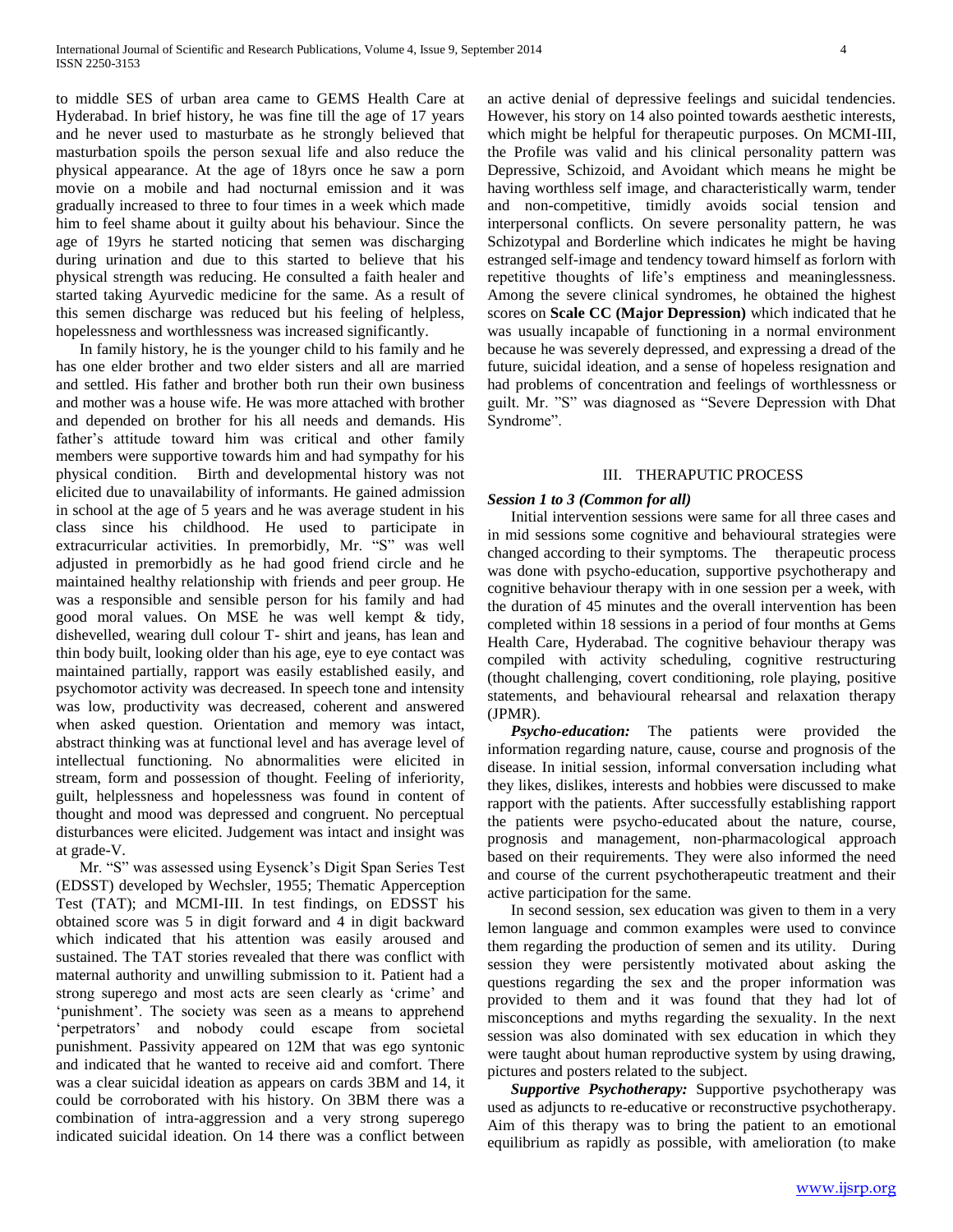better or easier) of symptoms, so that they can function at a level to approximating their norms. It was an effort to make strengthen existing defenses as well as enhancing better mechanisms of control. Supportive psychotherapy techniques were widely practiced not only for hospitalized or chronically ill psychiatric patients, but also, on a relatively short-term basis, for patients in acute crisis situations (Conte, 1994). It has also been found effective for patients with medical illnesses to help them develop more effective coping mechanisms, thereby providing a more favourable long-term course of illness (Conte, 1994).

# *Cognitive Behaviour Therapy: CASE-1: Sessions 4 to 16*

 Mr. "V" has moderate to severe level of depression therefore initially supportive psychotherapy, cognitive strategies and other behavioural techniques were introduced. Initially he was motivated and assured that he will fine and would gain his strength, if he participates in collaborative way. He was advised for morning walk in early in the morning. Meanwhile his mother was involved in a session and provided the therapeutic process and asked her to help the patient to overcome from his problem. She was provided his activity scheduling regarding his food habits and timings and explained to monitor for his betterment.

His negative automatic thoughts and cognitive errors were identified:

- 1) "I lost all my energy, strength and appearance" because no one is looking to me or interacting with me- black & white thinking
- 2) "I made a big mistake and god must punish me"- must statement.

 During the sessions also targeted his underlying core beliefs and application of pure cognitive techniques to reconstruct his wrong cognition about self, others as well as world. After convincing the patient that his underlying beliefs were maladaptive by proving some examples, he was suggested to write sentences consisting positive and motivating words, such as "I am a young and attractive man", "my family and friends are carrying to me" and some positive statements were also taught to him.

 In these sessions his dysfunctional automatic thoughts were identified and challenged by some questions such as "What is the evidence that your thought is true"?, "What will be the effect continuing to think this way"?, "What are the best outcome, worst outcome, and most realistic outcome"?, "What is the likelihood that this will happen"?.

 During thought challenging he was motivated and supported with simple conversation which might not hurt him at any point. Initially he used so many defences but gradually his defences were decreased and he started accepting them and even at a point he admitted that he was wrong. In between the sessions, the behavioural techniques were introduced and he was motivated to go for working again, for watching movies or interact with his friends. His mother was reported that initially he was not motivated in maintaining the thought diary and activity scheduling but gradually he started maintaining all instruction which were given by the therapist and she was also happy that he started conversing with his family members. She reported that he used to discuss regarding therapy sessions and weekly activities.

Behavioural rehearsals and role-playing techniques for used to improve his communication skills and advised to start the conversation with female co-workers and he was very comfortable to communication with female co-worker as well as other females. He was realized that his prejudiced behaviour was wrong regarding a neighbourhood lady as he found that she was good in nature after started to talk with her.

# *CASE NO-2: Sessions 4 to 6*

 Mr. "R" has moderate level of anxiety and ruminative thoughts related to sex for that, initially relaxation therapy and supportive psychotherapy were introduced. Once he learned to relax by himself after that cognitive therapy was introduced to change his misconceptions. The cognitive distortions were elicited from his are as follows:

- 1) "I will be die soon, because my heart is choking"
- 2) "My sexual life spoiled" I never satisfied a girl"

 Relaxation technique was introduced in which he was taught to relax all 15 muscles (feet, calf, knees, Thais, lower abdominal, stomach, chest, wrist, hand, y-shapes, shoulders, neck, jaws, eyes, forehead) one by one. In first session all the procedure regarding relaxation was taught by demonstration. He was instructed to sit on the chair comfortably, close eyes and try to concentrate on breathing and asked to concentrate instructions to follow them. Immediate after each session his subjective feeling was recorded on 10 point scale. Initially he was not able to concentrate and used to open his eyes in between but late he was doing well and good. First three sessions were assisted him with instructions and later he was advised to follow the procedure by himself and also asked to practice it two to three time at home and he became mastery in sixth session.

## *Middle Sessions: 7 to 16*

 CBT techniques were used to change his misconceptions and believe. In covert conditioning he was asked to imagine about his girl friend and her sexual appearance which made him to get the erection in first session. He was advised to do the same at home and also asked to practice the masturbation and also asked to relax himself which helps him to get control over ejaculation and also suggested him to maintain in a particular conditions such as, once in day and the practices should be done in peaceful environment.

 In the next session he reported that he had a control over his ejaculation. Then the thought stopping technique (Self control Triad) was introduced by therapist. Therapist was introduced an intrusive thought by covert conditioning which was elicited in thought dairy. He asked to raise his Index finger when he gets the intrusive thought, and this thought was distracted by therapist by using "Stop" as a word and he also reported that his thought was stopped immediately. He was asked to practice it by himself when he gets an intrusive thought.

 He was also explained the amusement technique (Laughing at his own thought) and asked to practice it. He was asked to fix a particular time to practice these techniques with a order of first deliberately he has to get the thoughts which was disturbing him and then go for thought challenging and then laugh at his own thoughts. He was reported that he was succeeded with his continuous practices.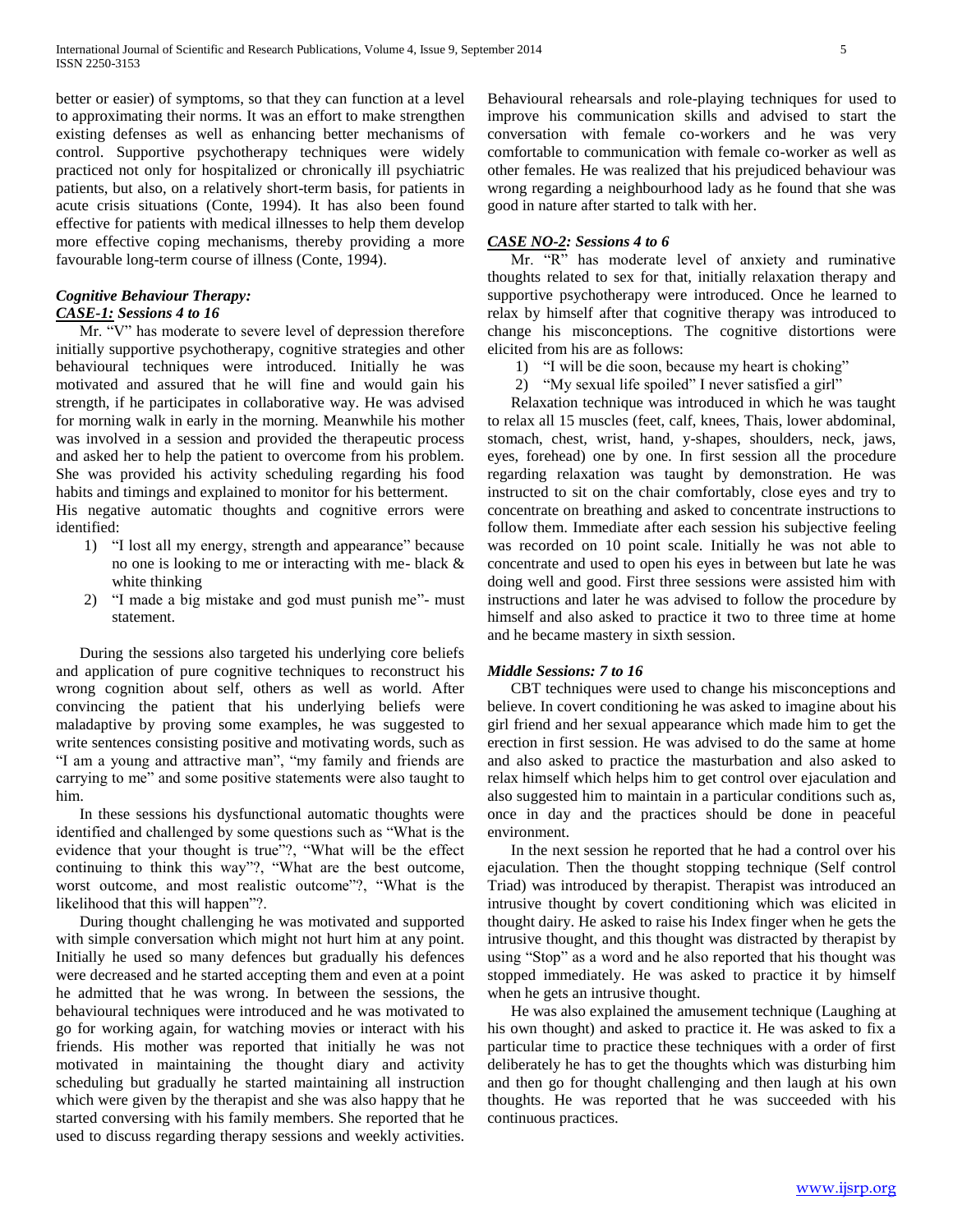### **CASE NO-3:**

 Mr. "S" has moderate to severe level of depression for that he was provided supportive psychotherapy behavioural strategies and followed by cognitive techniques.

 In initial individual sessions, he was expressed that still he need to clarify few questions regarding sexuality and he was provided the information based on his question.

 The cognitive distortion was identified such as "Religiously what was happened with me was wrong and god should be punishing me". He was asked proofs for his believe in which he was failed. There after he was explained that his believes are maladaptive by providing suitable examples and also asked him to write some positive self statements as a home work such as "I have done nothing wrong, it is common for every individual in early adult hood". "It happens with all ".

 Once again he was explained the process of reproduction semen and body functions. He taught that our body has ability to produce it again and again and the semen discharge has no harmful effects to human beings. Some examples were used to convince him such as "married men do sex every day but they don't become weak".

 In the next session he reported that at times he was disturbing by his above mentioned maladaptive thoughts for that he was also explained the amusement technique (Laughing at his own thought) and asked to practice it. He was asked to fix a particular time to practice these techniques with a order of first deliberately he has to get the thoughts which was disturbing him and then go for thought challenging and then laugh at his own thoughts.

## *Terminal session: 17 to 18*

 The terminal sessions were taken in a group as they were familiar with each other. They have provided to discuss about their therapeutic experiences individually and their present conditions and during discussions others were asked to raise their questions. Therapist was maintained a passive role during these sessions and he used to interrupt only when it was necessary or for any clarification.

### IV. RESULTS

#### **Graph-1: Graphical representation of Pre and Post assessment scores of Case-1, Case-2 and Case-3.**



 In CASE-1 pre assessment score of BDI-II was 31 and post assessment score was 9; on HAM-A pre assessment score was 17 and post assessment score was 9 and on IIEF pre assessment score was 31 and post assessment score was 12. In CASE-2 pre assessment score of BDI-II was 13 and post assessment score was 6; on HAM-A pre assessment score was 28 and post

assessment score was 12 and on IIEF pre assessment score was 52 and post assessment score was 16. In CASE-3 pre assessment score of BDI-II was 26 and post assessment score was 7; on HAM-A pre assessment score was 19 and post assessment score was 11 and on IIEF pre assessment score was 28 and post assessment score was 11.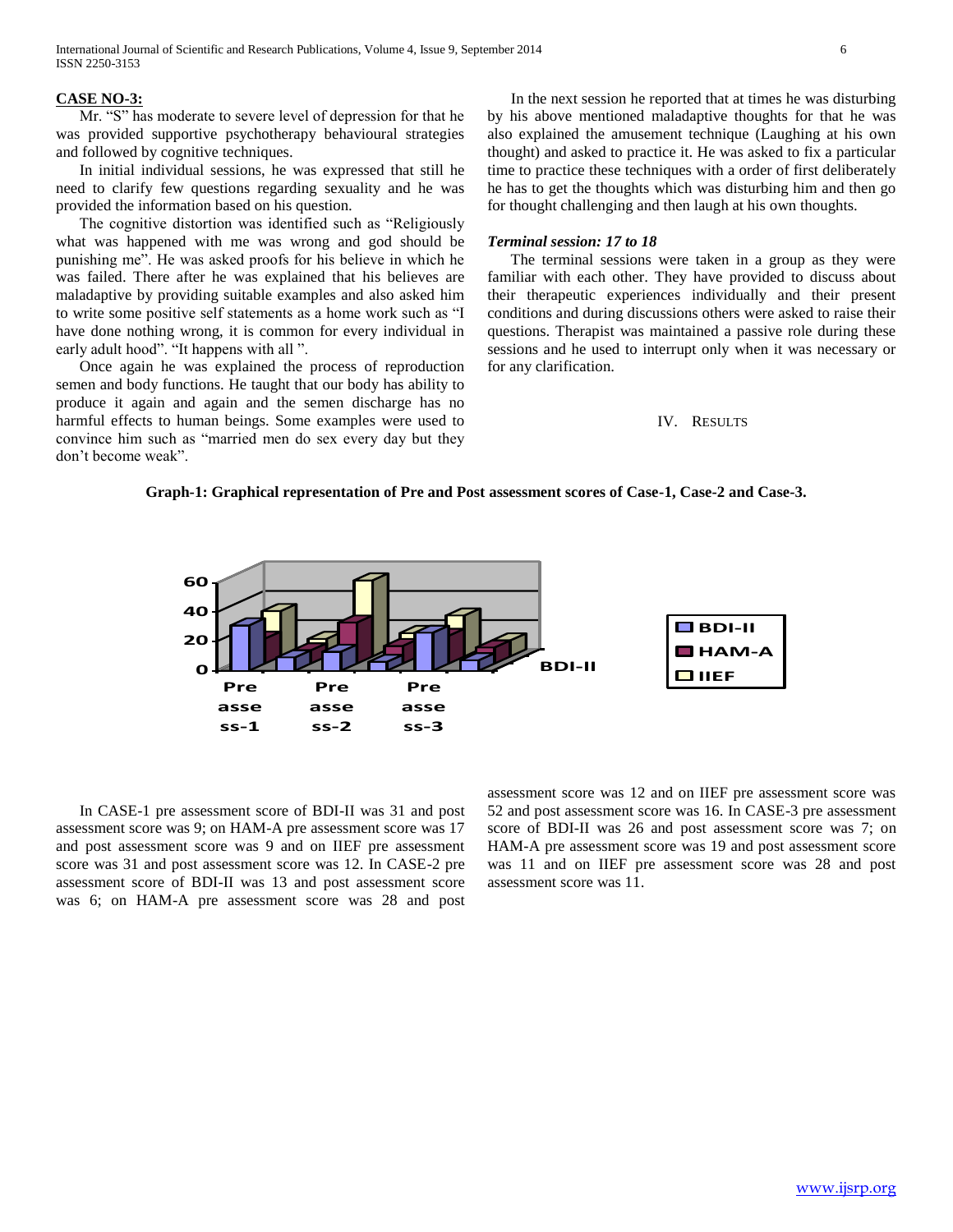**Graph-2: Graphical representation of reduction in scores of BDI-II, HAM-A and IIEF of Case-1, Case-2 and Case-3.**



 In CASE-1, his score on BDI-II was reduced to 29%, on HAM-A was reduced to 53%, on IIEF it was reduced to 38.7%. In CASE-2, his score on BDI-II was reduced to 46%, on HAM-A was reduced to 42.9%, on IIEF it was reduced to 31%. In CASE- 3, his score on BDI-II was reduced to 27%, on HAM-A was reduced to 58%, on IIEF it was reduced to 39%.





 In CASE-1 the post assessment score on BDI-II was 9 which shows that his condition was improved to 71%, for CASE-2 it was improved to 53.8% and for CASE-3 it was 73%. The overall decreased scores on BDI-II in all three cases reflect that CBT techniques were useful for the better improvement depression. In CASE-1 the post assessment score on HAM-A was 12 which shows that his condition was improved to 47%, for CASE-2 it was improved to 57% and for CASE-3 it was 42%. On HAM-A in all three cases there was significant reduction on the scores which showed the better improvement in the patient's anxiety level. In CASE-1 the post assessment score on IIEF was 12 which shows that his condition was improved to 61.2%, for CASE-2 it was improved to 69% and for CASE-3 it was 61%. On IIEF in all three cases there was significant reduction on the scores which showed that CBT techniques were very much useful to improve their condition in clients with erectile dysfunction. The overall findings in all three cases suggested that CBT techniques were very effective in clients with Dhat Syndrome related co-morbid conditions.

## V. DISCUSSION & CONCLUSION

 Present study was an attempt to find out the efficacy of CBT in Dhat syndrome and co-morbid conditions. Finding reveals that it was an effective intervention technique in Dhat related neurotic disorders such as depression and anxiety and findings also

supported that psychological intervention alone was effective in these types of cases.

Masturbation and nocturnal emission perceived as detrimental to mental and physical health in our society. Most of the individuals are depending on suggestions of friends or visits self claimed sex specialists and traditional faith healers. This type of health providers are spreading the misconception and these types of false beliefs and also compel the patients expensive for investigations and drugs which are not only non effective but also hazardous. During assessment process we also noticed that the misconceptions associated with biological or anatomical aspects of sex and sexuality are very difficult to be corrected with the help of pharmacotherapy or psychological counselling. Although, our patients are from different social, economical, cultural and educational background but they found almost same level of depression, anxiety and the erectile dysfunction and it was also revealed that CBT techniques were effective for clients with Dhat Syndrome. This study was concluded that CBT techniques are effective in clients with Dhat Syndrome with comorbid conditions.

#### **REFERENCES**

[1] Beck, A. T., Steer, R. A., & Brown, G. K., (1990) Beck Depression Inventory, 2nd Ed., The Psychological Corporation.